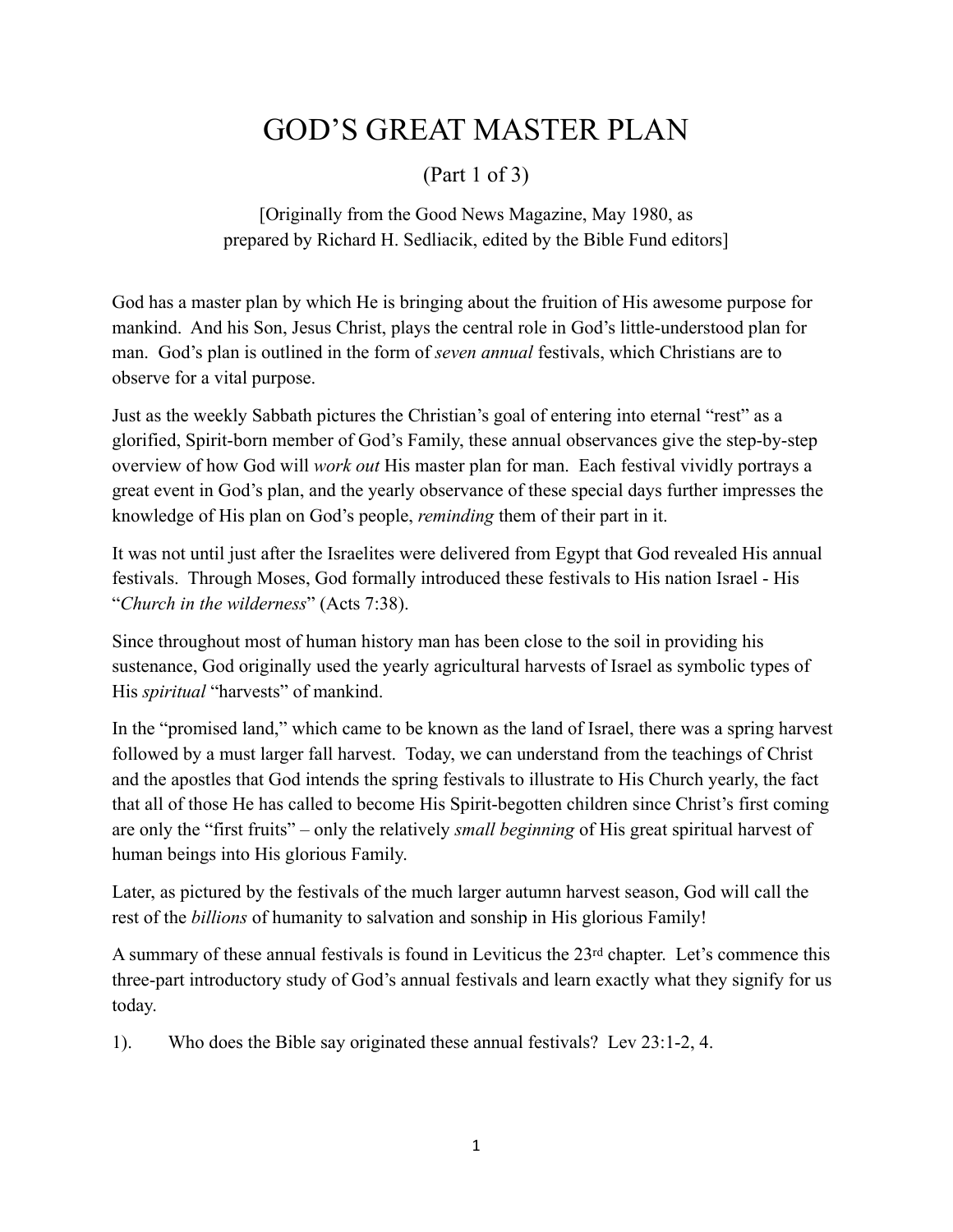Notice that these are not the "feasts of the Jews" or "feasts of Moses," as some have erroneously assumed. They are God's *own feasts*, which He originated and gave to His people to keep year by year.

2). Did God specifically say that His annual feasts were to be observed in addition to the weekly Sabbath? Lev 23:37-38.

3). What is the first festival to be observed each year? Lev 23:5. When did God institute the very first Passover? Ex 12:1-14.

The Festival of the Passover begins God's great master plan for mankind. Although the original Passover was to be a memorial to remind Israel of God's intervention in delivering them from slavery in Egypt, it also pictured, in *advance*, the great sacrifice – the crucifixion and death – of Jesus Christ ("our Passover lamb" – 1 Cor 5:7, 1 Pet 1:19) for the sins of mankind. After His death, the Passover became a *memorial* of that sacrifice, for Jesus became the reality that the Passover lamb had foreshadowed.

4). What new way of observing the Passover did Jesus institute shortly before His death, and as He ate the Passover lamb with His disciples? Luke 22:8, 14-20.

While instituting the *new symbols* of the wine and bread – the wine picturing His shed blood for the forgiveness of our spiritual sins, and the bread symbolic of His body, which was broken for our physical healing (1 Pet 2:24 – Jesus gave a command, "This *do in remembrance of me*" (Luke 22:19). The Passover was now to become a memorial of Christ's sacrifice for our sins. And He wanted Christians to especially "remember" it once every year of their lives.

5). What completely new ceremony did Jesus also institute in connection with this New Testament Passover observance? John 13:2-17, especially verses 14-16.

Notice that this ceremony of the washing of the disciples' feet had nothing whatsoever to do with the Old Testament observance of the Passover. It was then being instituted for the very *first time* by Jesus Christ Himself. He took this last-minute opportunity to institute an observance that His disciples were to keep annually from that time forward. But why?

Foot washing depicts the attitude of *humility and service* to others that Christ always exhibited, and which He desires that every Christian should strive to imitate (verses 16-17).

6). What observance follows immediately after the Passover? Lev 23:6-8, Ex 12:15-20.

7). Were the first and seventh days of the Feast of Unleavened Bread "holy" days on which the people were to assemble themselves, much the same as we would on a weekly Sabbath day? Ex 12:16, Lev 23:3. Were the people to rest on these two annual holy high days of unleavened bread? Lev 23:7-8, Ex 12:16.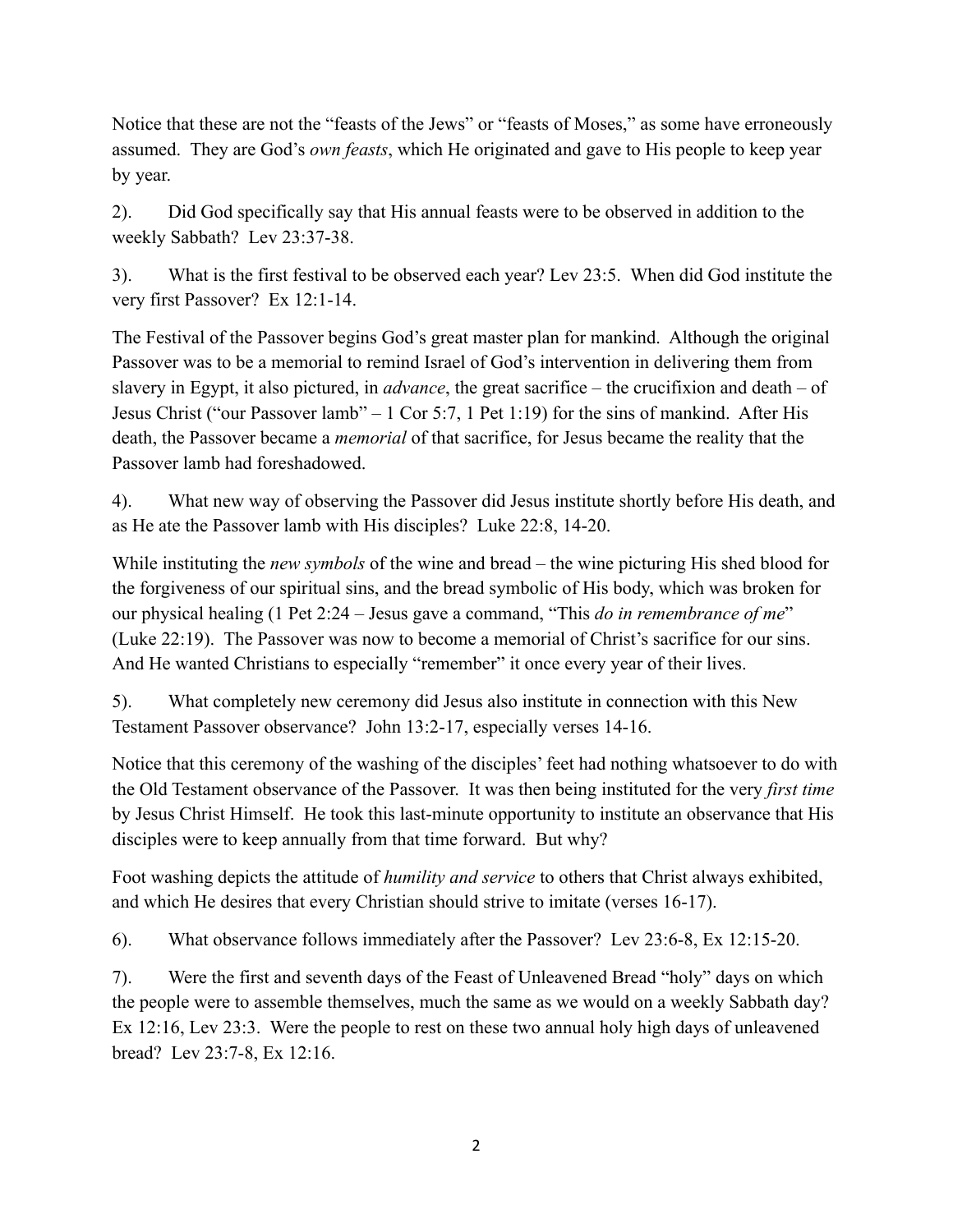8). Did New Testament Christians observe this Festival? 1 Cor 5:7-8. What is the obvious meaning of the Feast of Unleavened Bread? Verses 1-2, 6-7.

A study of these passages in 1 Corinthians 5 shows that the Festival of Unleavened Bread, which the Corinthian Christians were observing, pictures the *putting away of sin*. Leavening, therefore, is a biblical type or symbol for *sin* (verse 8), because sin, like physical leavening used in bread to make it rise, not only can cause a person to swell with vanity and become *puffed up* in God's sight (verses 2, 6), but can also *spread* throughout a group of people.

Paul warned the Church of God at Corinth that they should put out of their fellowship the person whose sin was known to all (verse 1). Paul urged decisive action because, as he reminded them, "… a little leaven leaveneth the whole lump? (verse 6).

Permitting sin to continue unabated and openly before all the congregation would, in time, cause others to gradually let down and begin slipping back into former sins.

We saw that the Passover is to remind us that Jesus paid a tremendous price for our past sins. He offered something more valuable than anything we could even collectively offer – the sacrifice of His perfect, sinless life.

So, the Days of Unleavened Bread, which immediately follow the Passover, remind us that we must strive to put all sin out of our lives. This Festival pictures putting the "leaven" of sin away from us and our renewed resolve to live in harmony with God's laws from now on.

9). What is the next annual Festival that God ordained? Lev 23:9-16. Was this another Holy Day of rest on which the people were to assemble themselves? Verse 21.

10). What new name was given in the New Testament to this Old Testament Festival of "Firstfruits"? Acts 2:1.

*Pentecost* is a Greek word which means 50. This is the only annual Sabbath whose exact calendar date is determined by counting. The first New Testament Pentecost occurred on the 50th day after Christ's resurrection.

11). Shortly after His resurrection, did Jesus promise His disciples they would soon receive the Holy Spirit? Acts 1:4-5. Are Spirit-begotten Christians therefore the "first fruits" of God's great master plan? Jas 1:18, Rom 8:23.

The New Testament Festival of Pentecost is observed in *memory* of the momentous first arrival of the Holy Spirit from God (Acts 2) to beget repentant believers in Christ. Thus, this first Pentecost marked the beginning of the New Testament church of God. It was the first time God made the Holy Spirit available as a begettal.